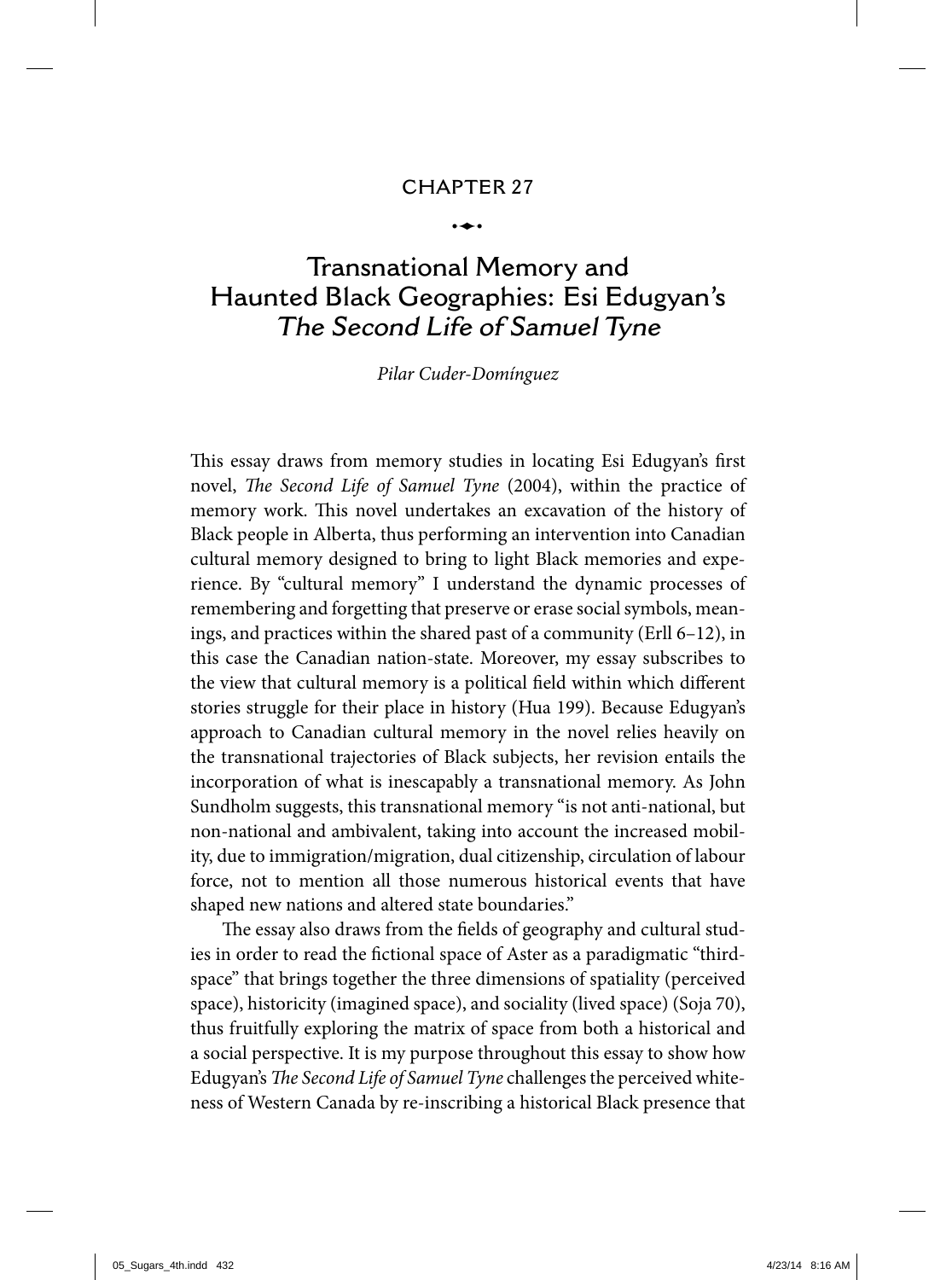is full of discontinuities and erasures, thus attesting to what Vernon has called "the difficulty of finding an adequate 'home' for prairie blackness" (67). While her inspired creation of the fictional northern Albertan town of Aster was drawn from archival history concerning Black immigration to the Amber Valley, Edugyan has inserted into this newly whitened space a family of Ghanaian immigrants who must again negotiate local racist resistance to their arrival as well as tensions with former Black settlers. Therefore, Aster constitutes a kind of "Black geography" as defined by Katherine McKittrick and Clyde Woods, that is, one bearing "a history of brutal segregation and erasure" (4). Moreover, in showcasing several waves of Black migration, the novel also enacts the geography of Paul Gilroy's "Black Atlantic," which he describes as a crisscrossing of historical arrivals and departures, and thus as a flowing network of cultural influences within the framework of the Black diasporas in the West. The first part of the essay will describe historical evidence regarding the presence of Black people in Western Canada and its representation in Edugyan's fiction. Next, because "the quest for memory is the search for one's history" (Hua 198), it will turn to the complex representation of memory as both forgetting and remembering, pausing to consider the conceptualization of the Tyne house as a site of memory in Pierre Nora's sense of the term, that is, as a placeholder for the memories of Black Albertans.

## **"HAUNTED BY LACK OF GHOSTS"**

The title of Northrop Frye's famous essay cited above was inspired by the last line in Earle Birney's poem "Can. Lit.": "It's only by our lack of ghosts we're haunted" (qtd. in Frye 478). In it, Frye identified Canadian poetry's defining traits, among others the themes of loneliness and alienation, silence and absence. "Haunting" is a suitable concept to bring to bear on a reading of The Second Life of Samuel Tyne for several reasons, perhaps most prominently for its Gothic aesthetic.<sup>1</sup> Ghosts and ghostliness have also been used to signify the lack of home or the disconnection between past and present homes in diasporic contexts, as Radhakrishnan points out: "The diasporic/ethnic location is a 'ghostly' location where

<sup>1</sup> Sugars and Turcotte have provided an illuminating account of Gothic haunting in Canadian literature in their introduction to Unsettled Remains (vii–xxvi). See also Marlene Goldman and Joanne Saul's introduction to a special issue of University of Toronto Quarterly (645–55).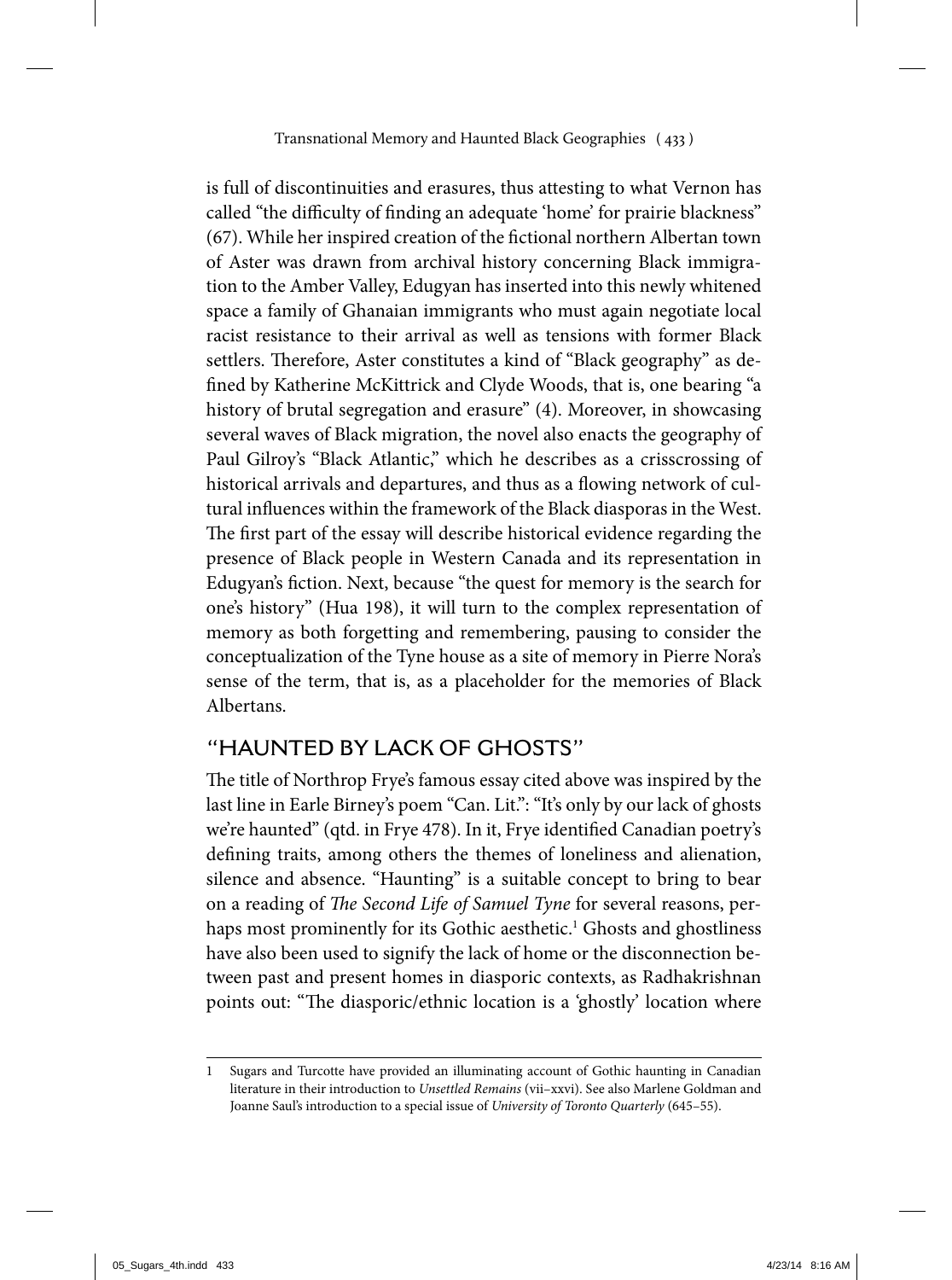the political unreality of one's present home is to be surpassed only by the ontological unreality of one's place of origin" (175). Vernon, perhaps with added urgency, has formulated a similar idea for Black writing in Western Canada: "The sense of home as a fraught space haunts black prairie cultural production. Like black writers in other regions of Canada, black prairie authors must constantly negotiate the erasure of their history in both the official accounts of the region and in the national and regional imaginaries" (67). For writers such as Edugyan, then, literature becomes the medium of remembrance, for as Erll and Rigney have remarked, "collective memories are actively produced through repeated acts of remembrance using both a variety of media and a variety of genres" (112), outstandingly among them literature. In conversation with Wayde Compton and Karina Vernon, Edugyan has admitted that, having grown up in 1970s and 1980s Alberta, in which there seemed to be very few Black people, the discovery of the existence of historical Black settlements in the province fascinated her and became the novel's main spur (Compton, Edugyan, and Vernon).

Although the presence of scattered Black people in the prairies can be traced back to the late nineteenth century, the arrival of large numbers, coming from the south, was delayed until the early 1900s. Mensah records that approximately 300 Black people from Oklahoma settled in Alberta in 1910, many of them in a northern community originally known as Pine Creek and later named Amber Valley. He stresses the hard beginnings of the settlement: "As usual, they were promised good farmlands but, upon arrival, were given poor land and had to create farms from dense bush and swamps with rudimentary implements" (51). To these hardships were added the petitions and town-council resolutions passed throughout the prairies variously advocating the total exclusion of Black people from the area, or at least the limitation of new arrivals, or even their segregation. These resolutions encountered such strong support that medical inspections were used to turn away Black immigrants at the border, and information meant to discourage them was widely circulated, stressing how the climate was allegedly particularly harsh for Black people. Most infamously, the city of Edmonton banned Black people altogether in 1911 (Mensah 52).

These Black pioneers are represented in The Second Life of Samuel Tyne by the Porters, the only Black family remaining in Aster by 1968, when the novel starts. Saul Porter stands for what is known as the "first"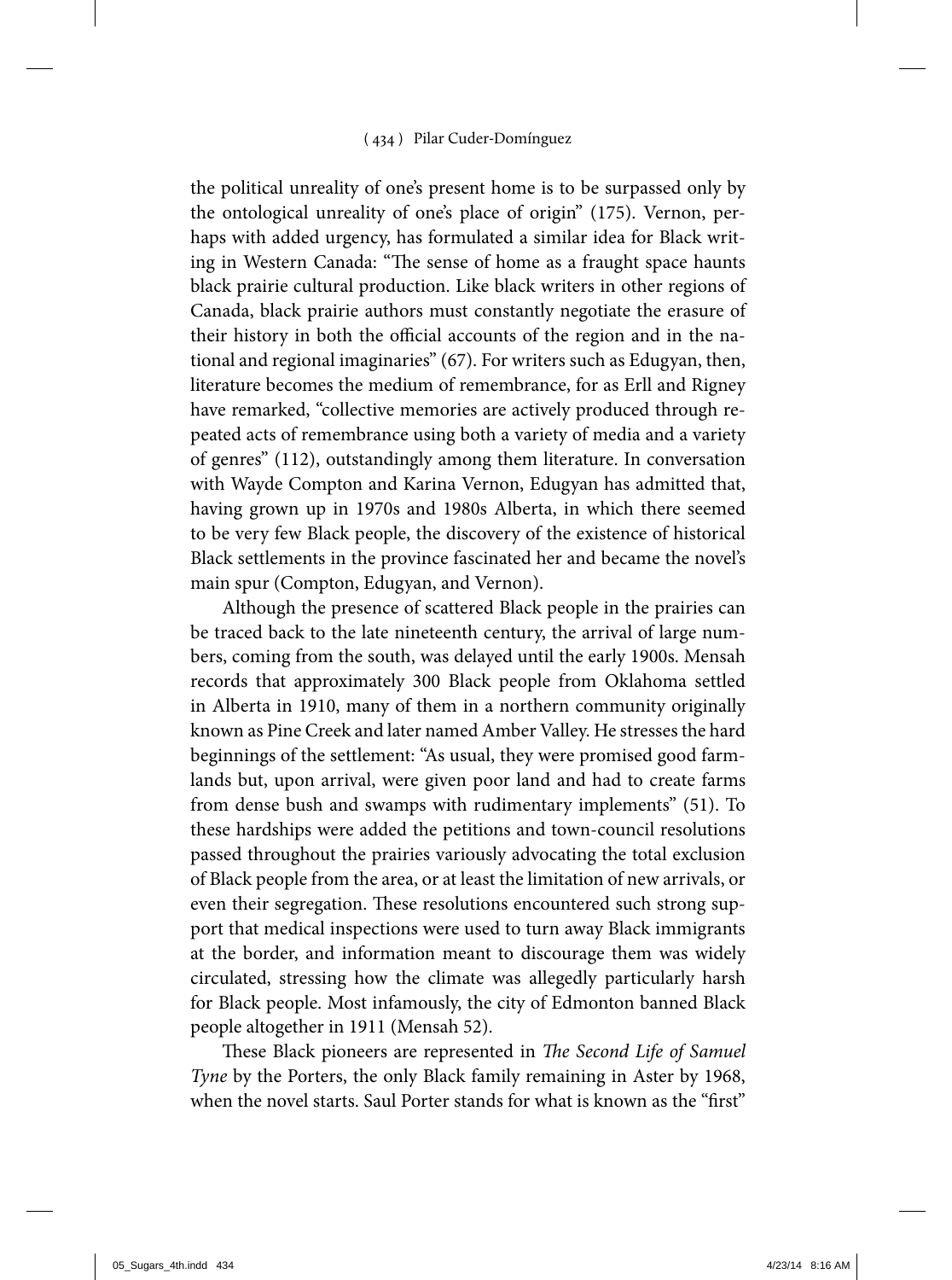African diaspora, that is, those Black people struggling with the legacy of slavery. He came with his father from Oklahoma looking to escape post– Civil War segregation and systemic racism in the United States: "It was not being able to read that kept the vote from us in Oklahoma, sent us north in the first place. We always been the bottom of the pecking order. No respect" (163). Furthermore, Porter embodies the living memory of the Black pioneers, orally transmitting the story of how his father Harlan, born in Georgia, went west when the Civil War gave him his freedom, moving across Kansas, Utah, and Oklahoma, but thirty years later "things weren't any easier. Good for nothing but barbers and bootblacks—if your luck was buttered, you became a porter" (164). These migration trajectories within the wide space of the United States paved the way for the transnational route that would send the family north, answering the call of the "Last Best West" to become ranchers and farmers. On arrival they found a brutal land and neighbours that despised them and campaigned against their presence. Ironically, even disenfranchised groups in the area such as women and francophones sent petitions against them to the federal government. However, what Porter most eloquently describes is "the gift of close-knit community" (166); as his memory idealizes the lost all-Black settlement, he looks back with nostalgia from a time when the line of its founders has all but become extinguished. Saul Porter is the exceptional Black presence in what is otherwise a completely White northern Albertan rural landscape. Interestingly, his presence is completely invisible for many pages. Although his actions are indirectly felt or talked about from the beginning of the narrative, Saul's interaction with other characters is delayed until midway through the novel (123), a device that casts a veil of mystery on his actions and motivations. The result is that his motives become especially hard for the main character, Samuel Tyne, to fathom.

In contrast to the Porters, the Tynes stand for the "new" or contemporary African diaspora, that is, those waves of immigrants arriving in the New World since the late nineteenth century. Paul Zeleza has distinguished three main waves: colonization, decolonization, and structural adjustment. Samuel Tyne and his wife Maud would fall into the first of the three waves, which according to Zeleza includes those students who went abroad to study and stayed, many seamen, and others whom immigration regimes in the host countries allowed to become citizens (36). The Tynes consistently refer to their country of origin with the colonial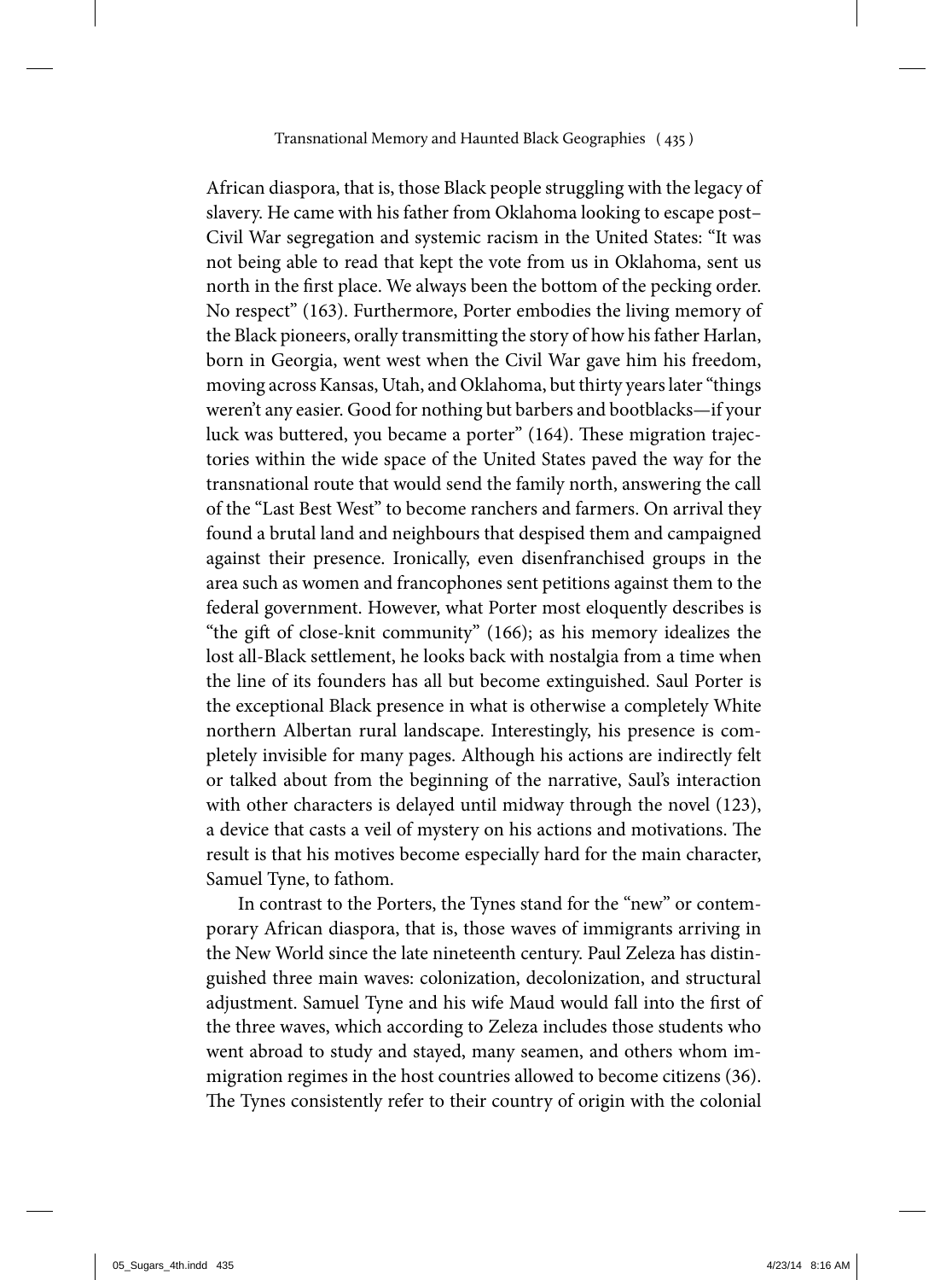name of "Gold Coast."<sup>2</sup> Samuel comes from a wealthy cocoa farming family, and he left for Great Britain to study on a grant, later arriving in post–Second World War Canada alongside "[w]ar brides, Holocaust survivors, refugees of every skin [. . .] seeking new lives in a quieter country" (8). His only remaining connection to the old country is his dislike of Western food, a clock marking Ghanaian time, and family letters requesting more money or berating him for failing to return home and do his bit for his country. Samuel's is a diasporic location, "one of painful, incommensurable simultaneity: the  $[$ .  $]$ .  $]$  past as countermemory and memory (depending upon one's actual generational remove from one's 'native' land) coexists with the modern or the postmodern present within a relationship that promises neither transcendence nor return" (Radhakrishnan 175). Even within this wave of migration one can find stark differences based on class and gender. Maud Tyne's rejection of the ancestral country is even stronger than Samuel's. Unlike her husband's privileged background as a chieftain's son, Maud's childhood was marked by the absence of her mother, who died at childbirth, and by her father's regular beatings. She eventually left Ghana for Canada as a nanny to a family of missionaries returning home. Whereas Samuel arrived as an educated man who obtained a comfortable position in the civil service, Maud's only heirloom was her father's curse. While Samuel was supported by his Uncle Jacob during the first hard months, Maud was impoverished and utterly alone, living in the basement of churches. There she practised reading aloud from the New Testament, "enunciating to shave her origins from her voice. By the time she met Samuel, only her tribal marks, still visible under face powder, gave her away" (21).

Edugyan establishes another powerful contrast between the Tynes' colonial, assimilationist attitudes and a representative of the decolonization diaspora: Saul Porter's second wife, Akosia, a Ghanaian who, having arrived in Canada after the struggles for independence, takes exception to the name "Gold Coast." She is also outraged to find out that the Tyne children are unable to speak any Ghanaian language because Samuel and Maud speak only English at home, and she accuses them of killing their

<sup>2</sup> According to Mensah, Ghanaians constitute one of the leading sources of Black Africans in Canada. They are heavily concentrated in Ontario, the hub of their settlement being Toronto, but there are other sizable Ghanaian populations in Montreal, Vancouver, Ottawa-Hull, and Edmonton, in that order (111–18).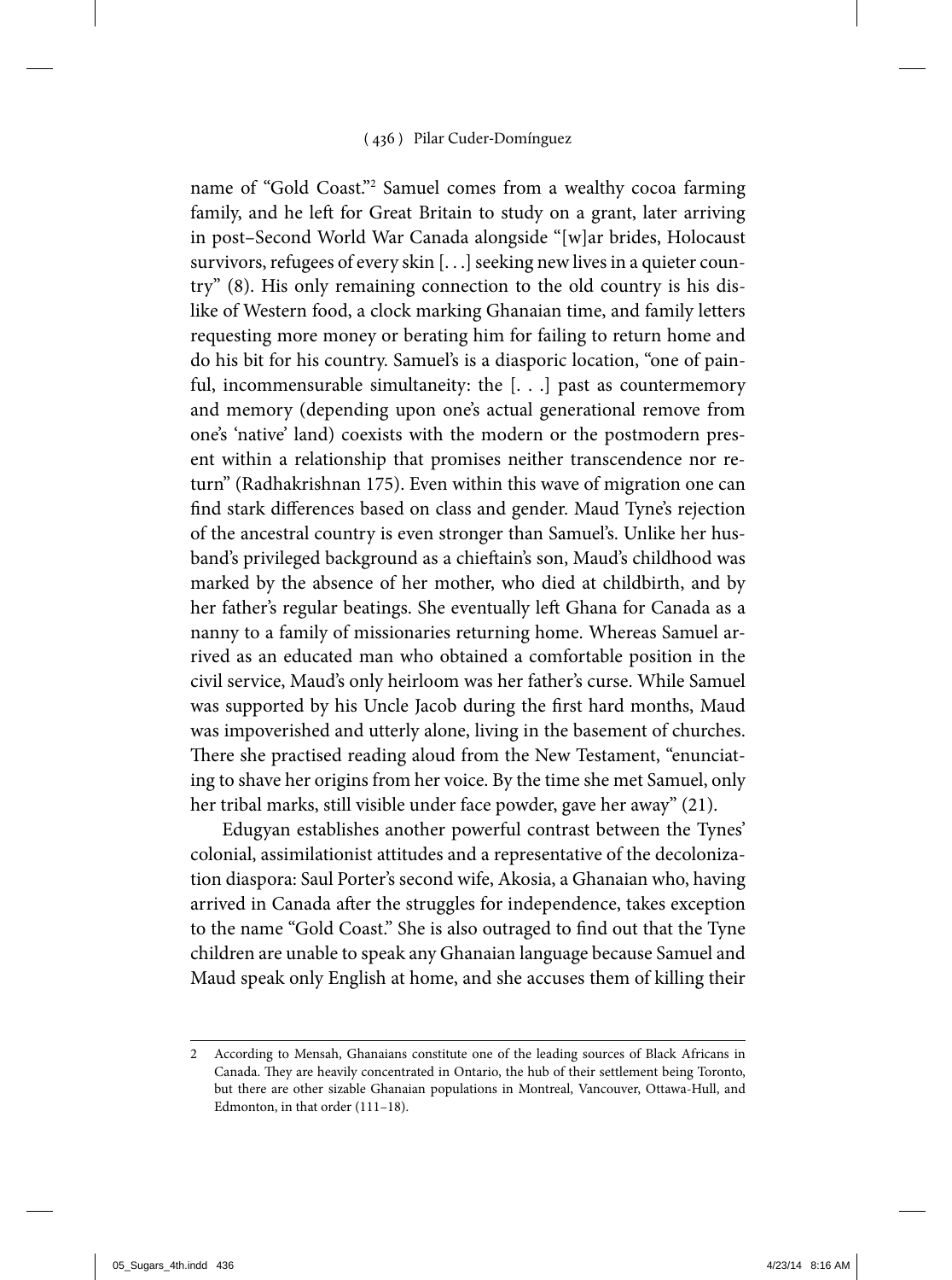heritage (168). In other words, Edugyan has painted a complex picture of Black people in Alberta, torn apart not only by the different chronologies of migration and their own transnational trajectories, but also by diverse identity features. As Anh Hua observes: "There are always power struggles within diasporic communities, disjunctures produced by the diverse intersectional experiences of gender, class, sexuality, ethnicity, age, generation, disability, geography, history, religion, beliefs, and language/dialect differences" (193).

At the same time, the experiences of everyday racism of these later Black diasporas are remarkably similar. The Canadian-born Tyne children, Yvette and Chloe, try on headscarves to hide their hair because they are "tired of being black" and of being bullied at school in Edmonton (27–29), while their guidance counsellor complains to Maud that "their speech is pretty sluggish, not very clear. Though I suppose we're just not used to the accent" (23). Maud herself, with all her careful enunciation exercises, is the target of similar comments at Aster's town-hall meeting (95), and she has to put up with the racist views on immigration held by their neighbour Ray Frank, although she permits herself an occasional taunt: "Aren´t your ancestors foreigners, if you go way back?" (133–35). Maud´s struggle to belong is reinforced by the White female friendships she forms, first in Calgary with Ella Bjornson and in Aster with Eudora Frank. These church-going pillars of middle-class decency prevent her from taking a single step away from utter conformity, even to the extent of nipping in the bud any new friendship she may make. In turn, Maud unsuccessfully tries to perform the same role for Akosia, who resists all attempts to erase her difference and merge into the mainstream.

Nevertheless, Maud and Samuel's attempt to assimilate, to blend in, is constantly thwarted by their twin daughters' unpredictable and contradictory behaviour. Yvette and Chloe embody doubleness, that is, the ways migrants are pulled in opposite directions: on the one hand, the desire to belong, to be and look the same as everybody else, and on the other, the equally strong compulsion to hold on to what makes them different. The girls constantly perform these diametrically opposed attitudes, for instance when Yvette asks her mother to buy her new clothes, similar to those their White guest Ama Ouillet wears, and then Chloe cuts them to shreds (90-92). Their knack for appearing and disappearing turns them into ghostly presences in the novel, most often only felt by their effects. Their more destructive behaviour surfaces when they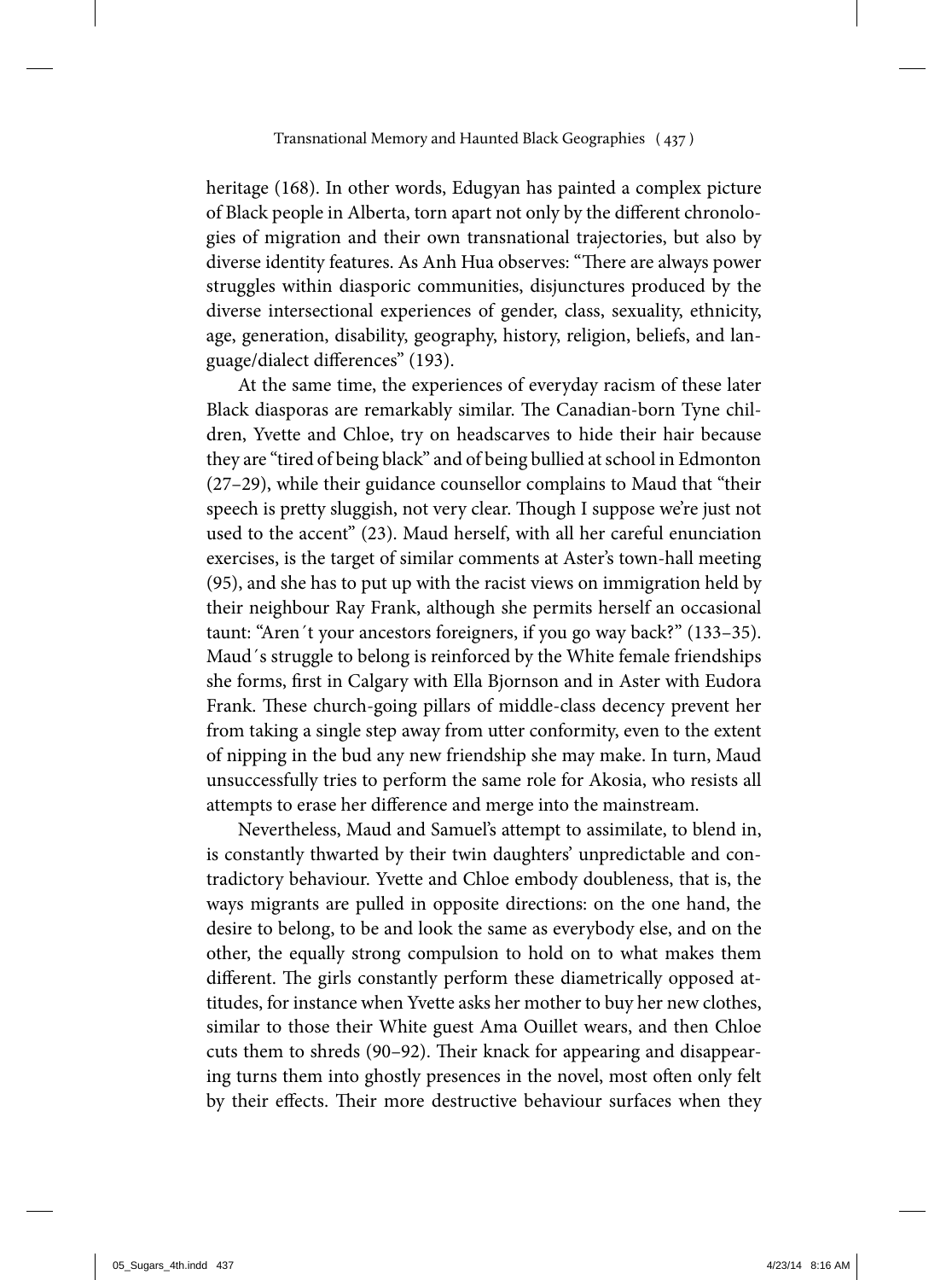feel threatened by other people's animosity, for instance when Yvette sets fire to the old diner in response to the hostile stares of its patrons, that had made her walk out of there earlier: ""I hate that,' said Yvette, trembling. 'Even though this town used to be all black, everywhere you go they stare at you'" (85). In Andrea Davis's words, it is the teenage bodies of the twins that "are made to bear the scars of cultural displacement and racism" (44).<sup>3</sup> There seems to be critical consensus in attributing the impact of a racist society as well as emotional neglect as the main causes for the twins' psychosis, although for Brenda Cooper it also relates to African beliefs on the unnatural condition of twins, conveyed as well in the pervasive Magic-Realist atmosphere and Gothic features of the novel (60).<sup>4</sup> Edugyan herself has admitted to using Gothic or Magic-Realist conventions in her portrayal of the twins due to her literary influences at the time of writing, even though she has also stated that "every element of the twins' behavior is based in some measure in reality" (Compton, Edugyan, and Vernon), specifically on two famous cases of twins in California and Wales.<sup>5</sup> Diana Brydon, however, emphasizes the postcolonial condition's dual allegiances as the root of the novel's aesthetics, and states that for that reason "Edugyan's novel is based on a true story of disorientation, suffering and loss, where magic  $[$ .  $]$ . retains its capacity to terrify" ("Global Friction" 7). One may conclude that Edugyan has managed to depict the intricate trajectories of Black bodies across national and transnational borders without obliterating their distinctive historical features while using Gothic features that help convey how they are haunted by the past. The next section will turn to the literary inscription of Black memory on this Canadian space.

### **"WE SPEAK SO MUCH OF MEMORY BECAUSE THERE IS SO LITTLE OF IT LEFT"**

Pierre Nora's famous dictum cited above (7) captured the guiding principle of his work, that industrialization has done away with the traditional

<sup>3</sup> However, Davis downplays the importance of the theme of racism in the novel, claiming that it is only "a subtle subtext" (44).

<sup>4</sup> Some recent fiction by Black British women writers also features oddly behaved twins of West African ancestry. See my essay "Double Consciousness in the Work of Helen Oyeyemi and Diana Evans."

<sup>5</sup> For more information on these famous cases, see Davis (43–44).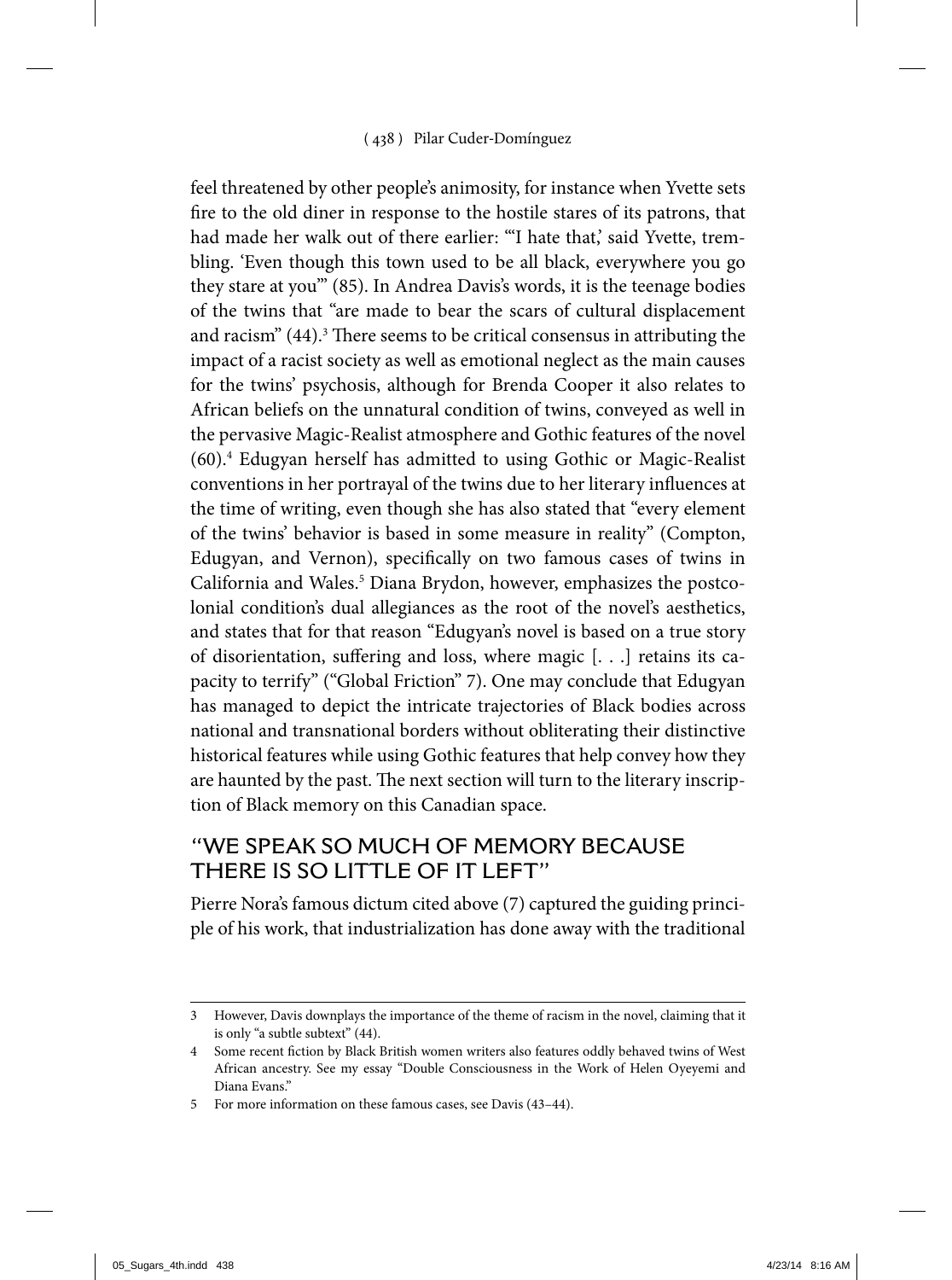way of life and brought about the collapse of collective memory. Faced with this acceleration of history, societies need to turn to memory props, sites of memory (lieux de mémoire) to replace the real environments of memory that we have lost (*milieux de mémoire*). This notion is particularly appropriate in relation to Black memory, because Black bodies and lives have historically been subjected to invisibility, erasure, and active or passive forgetting. Seldom have Black people's experiences been the subject of historical record and study, $^6$  and traditional lifestyles were long ago disrupted or altogether suppressed as a result of slavery and repeated displacement. Toni Morrison has insisted on the weight that memory carries in her fiction, describing her job as "ripping that veil drawn over 'proceedings too terrible to relate'" (302). Consequently, memory in Morrison's writing becomes an antidote to historical amnesia, a statement that might be extended to a large number of Black writers, and one that would perfectly fit Edugyan's endeavour in this novel as well.

In The Second Life of Samuel Tyne the tensions surrounding Black presence in the White Canadian prairies are played out in terms of memory, forgetting, and space. The town of Aster that the Tynes encounter in the late 1960s bears hardly any trace of its remarkable Black history. The three remaining landmarks of Black spatiality are the two pioneers' homes (those belonging to the Tynes and to the Porters), located in the outskirts (and therefore neatly demarcating Black spaces from White), and the stone wall. This latter construction physically reminds Aster citizens of a past of mutual distrust and fear, because they believe it was built by the original Black families for protection against racist attacks. Like the Black population of Aster, which dwindled after the Second World War, the wall and the houses have suffered the erosion of time. The wall is now reduced to scarcely two inches, "a skirt of parched rock at the river's edge" (33), while the Tyne house is described as "famished" in the novel's opening sentence, and compared to its late owner Jacob Tyne in "its thinness, its severity, its cheerless decay" (1).

Yet, the Tyne house embodies Aster's rich history as the container of the memories of its many dwellers, therefore metaphorically standing for Alberta, or even for the Canadian nation-state. It was once among Aster's

<sup>6</sup> I have argued elsewhere that Black-Canadian fiction has mostly taken over the task of recording Black Canadians' lives from historians. See my essay "The Racialization of Canadian History."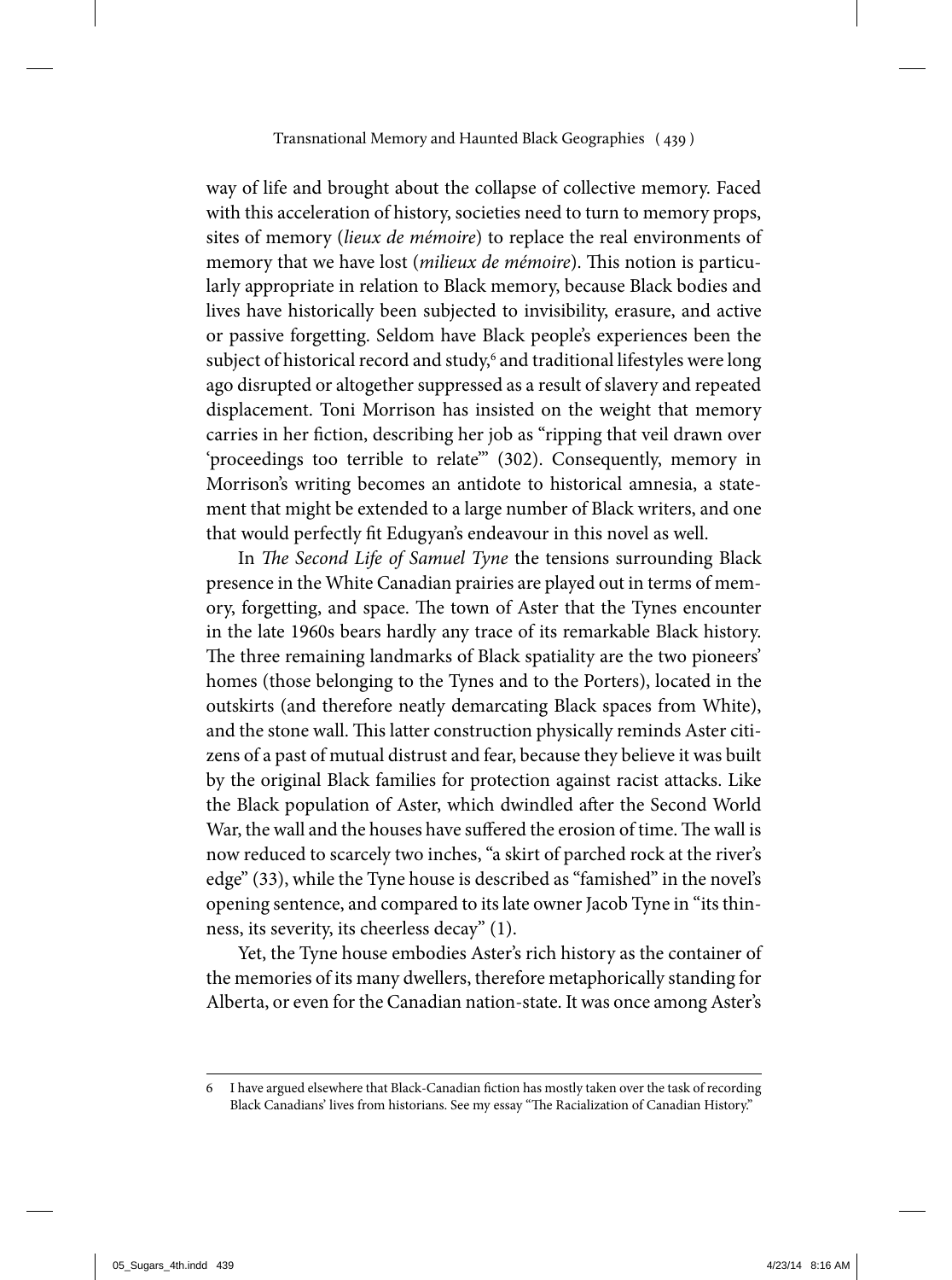most salient architectural features, cutting "a splendid figure against the town's purple dusk" (34). As a boarding house run by an old widow, it became a safe haven for weary travellers who were guided there by the beacon of its ostentatious, screeching weathervane. In order to accept more boarders, the widow decided to partition the rooms by building more walls, a beautiful spatial metaphor for the historical construction of an inclusive Canadian citizenship that changes shape to accommodate new arrivals. However, the walls have crumbled into piles of rubbish, and those times are long past when Jacob Tyne comes along and buys it. Samuel is warned that Aster's town authorities had designs to appropriate the house and convert it into a heritage site. This attempted act of memorialization implies that the Black population is seen as a thing of the past, and has been very much consigned to oblivion: it simultaneously asserts their past existence and their current absence. The arrival of the Tyne family thwarts the town's project and revives the Black community, but, as mentioned above, at the cost of rekindling past antagonisms and igniting some new ones.

Those altercations take place in and around the pioneer houses, which stand very close, separated by some fields. Ownership of these fields is a matter of dispute between Saul Porter and Samuel Tyne, another feature that articulates what McKittrick names "the where of blackness" because "[b]lack diasporic struggles can also be read [. . .] as geographic contests over discourses of ownership" (3). In this novel ownership of the land is an act of Black self-validation, underpinning the momentous trajectory from being owned to owning things, and specifically for both diasporic families it is the key to assert Black diasporic subjectivity and their right to belong. However, this kind of Black self-affirmation is always fragile, based on archival evidence and historical documents notoriously beyond Black people's reach. In the novel, this issue is suggested by the fact that Jacob Tyne's will is mysteriously missing. Saul Porter declares that the old man granted him his lands in gratitude for looking after him in his final years. Their neighbour Ray Frank also covets those lands to expand his property and experiment with new seeds, and he happens to be one of Aster's town officials by whom Jacob's will has allegedly been misplaced. Thus, the land becomes the source of friction between White and Black Albertans, and seemingly unimportant acts of intrusion on what Samuel considers his own place become the cause of increasing irritation, as surface signals of the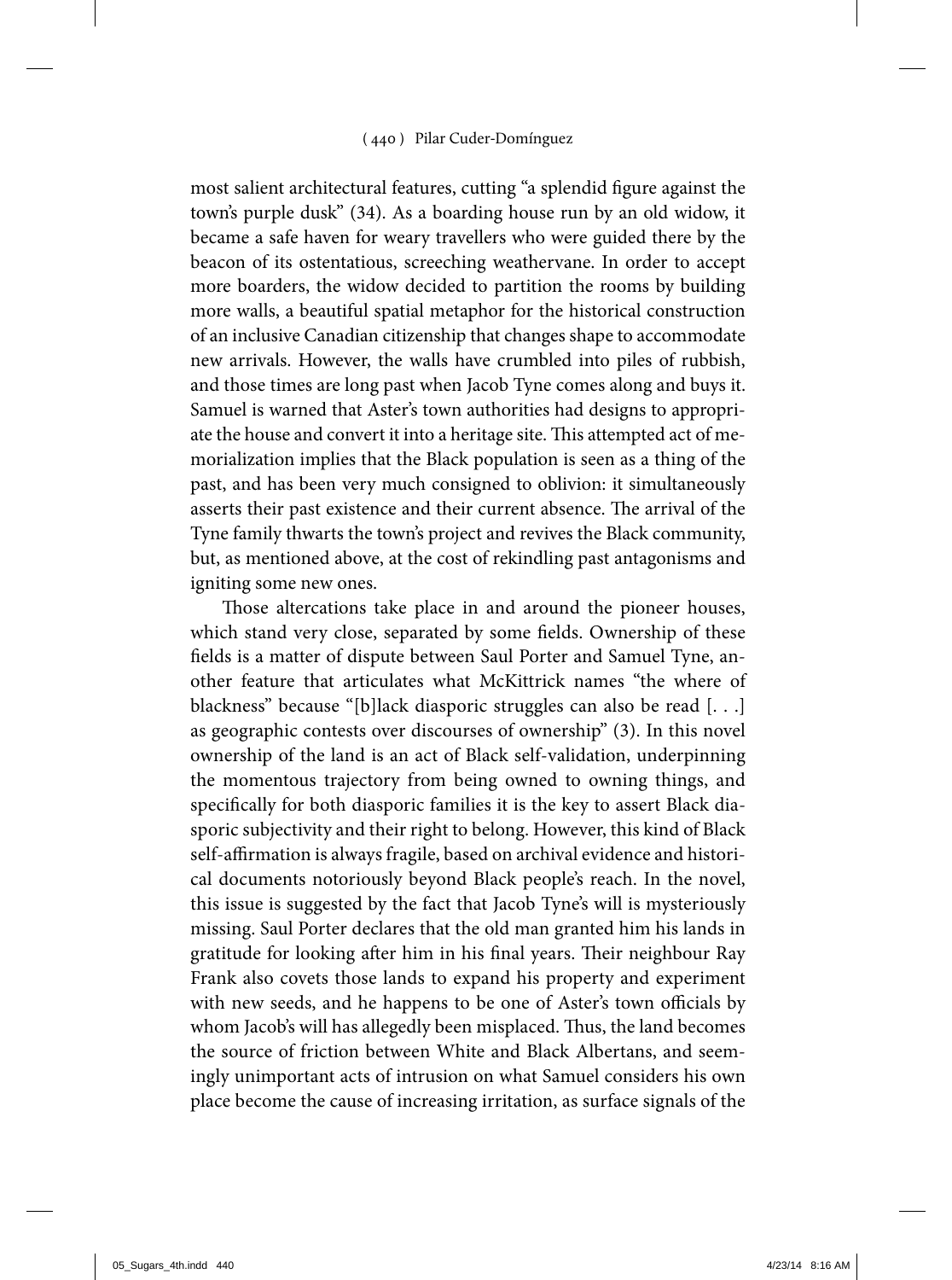undergoing tug of war. Samuel finds the Porter ladder leaning on his house and resents that trespass, or the Tyne family notice "their" lawn has been mowed without their knowledge; later, trees are cut.<sup>7</sup>

Porter's claim over the land doubly upsets Samuel, on the one hand because he finds it hard to believe that Jacob, always so respectful of family hierarchy, might have deprived his own blood of their rightful legacy, and on the other because he is reminded that he neglected his own duties towards his uncle, who had worked so hard to support him for many years. Samuel is haunted by Jacob's lingering presence in the house: "In the room of prayer mats, Samuel imagined Jacob kneeling, slow with age, and wondered if he'd been the subject of any of those prayers. In the ancient study [. . .] he pictured the old man sitting to write him a letter and being so respectful of Samuel's peace that he set the task aside with great moral resolve" (65). Even the mattress where Samuel and Maud sleep carries "the smell of fevers and old age" (70). Thus, involuntary memories of Jacob, their life together, and their later estrangement are triggered regularly by the place itself and by various little objects left behind by Jacob, some of which are flaunted by Saul Porter to Samuel's vexation.<sup>8</sup>

Accordingly, Jacob is another ghostly presence in the novel, all the more real because guilt over having neglected Jacob is compounded by Samuel's painful awareness that he failed to perform the proper funeral rituals for his uncle, a sin for which Akosia Porter upbraids him:

Anyone who thinks himself above grieving has something wrong with him. Moving to another country does not exempt you from a proper burial and the forty days' libation. Your uncle was a good, good man, deserving of his final rest. Do you think you are not bringing punishment against yourselves? Do you think we sleep in comfort knowing he has not received his proper rest? (122)

Strictly speaking, one might argue that Samuel's omission represents the kind of forgetting that Paul Connerton defines as deriving from the construction of a new identity, that is, the ability "to discard memories that

<sup>7</sup> Again in this context, the invisibility of the agent of these actions strengthens the Gothic atmosphere.

<sup>8</sup> By involuntary memories I am referring to those awakened by sensorial impressions like the famous episode of Proust's madeleine, attesting to the fact that "the body can play a crucial role in resurrecting the past" (Whitehead 106).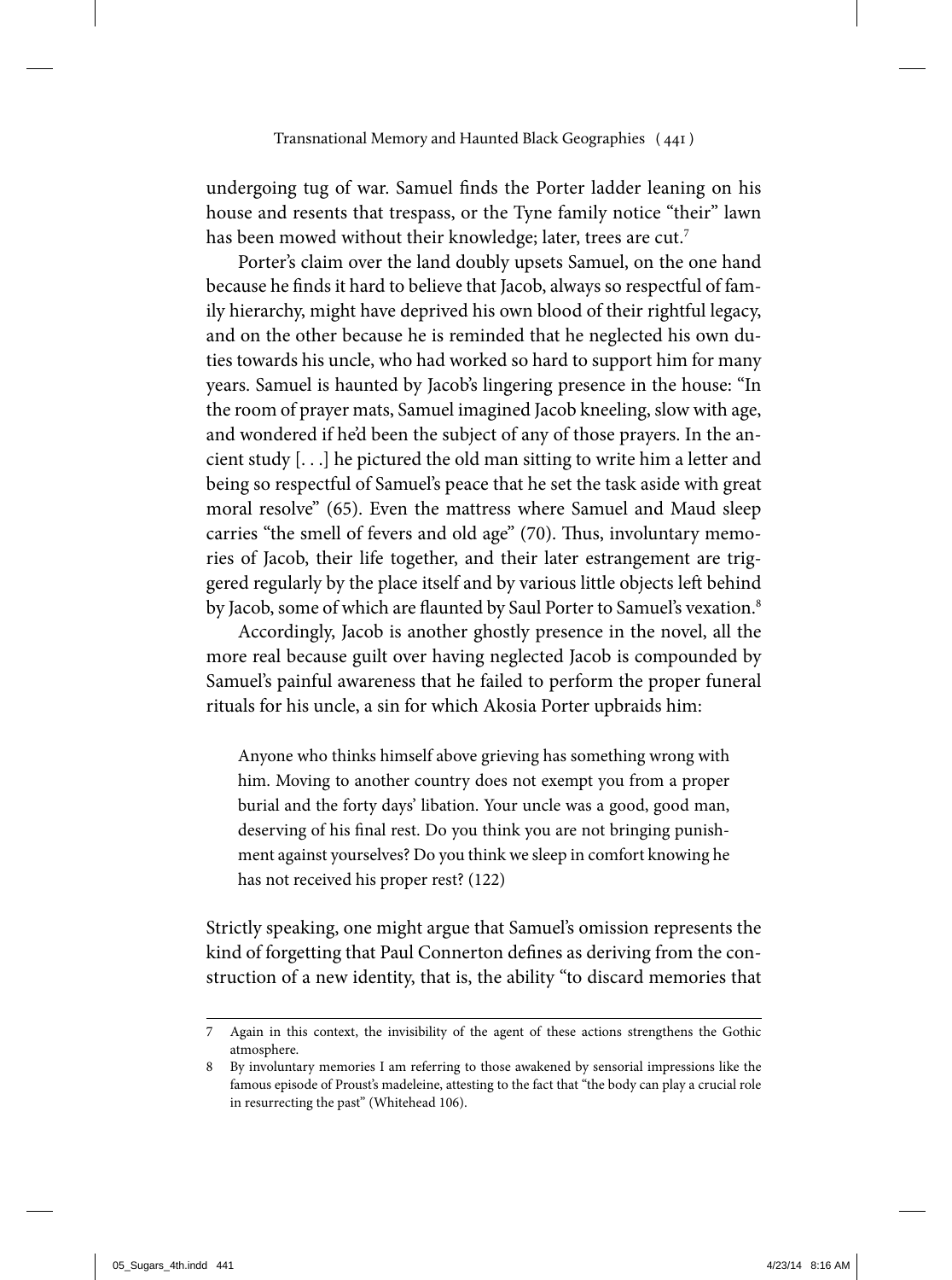serve no practical purpose in the management of one's current identity and ongoing purposes" (63). A new set of memories often demands letting go of others. Yet, the narrative makes clear that even as he strives after his dream of ownership and entrepreneurial success, Samuel is falling apart by letting go of his Ghanaian identity, and this fracture is mirrored in the twins' growing psychosis, whom Samuel is shocked to find violently beating each other in utter silence (222). Although too late for the twins, the rift is repaired towards the end of the novel, when Samuel performs the ceremonial libation for Maud "and belatedly for Jacob, asking the ancestors to put them to peaceful rest. Jacob could finally stop wrestling and be blessed by his angel" (265).

However, before that happens, the conflict between the Porters and the Tynes (and, in the sidelines, the Franks) comes to a head when the twins allegedly set the Porter house on fire. The Tynes are ostracized and forced to institutionalize Yvette and Chloe and to share their home with the Porters, while the disputed fields are bought by Ray Frank in a move that reasserts White ownership of the land. In the last chapters, Aster's remaining Black citizens have to learn the way towards reconciliation. The house becomes a claustrophobic space in which they are forced to live together in resentful poverty. However, small acts of kindness and re-memory bring them closer over the years. This happens first between Samuel and Maud, who are finally united in their grief and guilt over the twins. Eventually, it happens as well between the Tynes and Porters. Maud and Akosia cook together, Maud giving in to using their mother tongue, which she had rejected out of hurt. Samuel helps Akosia raise her children after the deaths of their spouses. In a way, they have become a single family, reenacting once more the close-knit community Saul Porter used to reminisce about. The reestablishment of tradition and these acts of re-memory repair the tear in the fabric of collective memory caused by diaspora, suturing the disruption.

Consequently, the house is invested with a number of symbolic meanings in connection to Black-Canadian history. It is a true lieu de mémoire, that is, a site "where memory crystallizes and secretes itself" (Nora 7). By means of this lived space (but also a contested as well as a hybrid one, according to Soja's formulation of a "thirdspace"), Edugyan engages in the reconstruction and re-vision of a Black cultural memory, proving that spatiality is "crucial to the activity of remembering, and seems as important as temporality to both its conceptualization and its